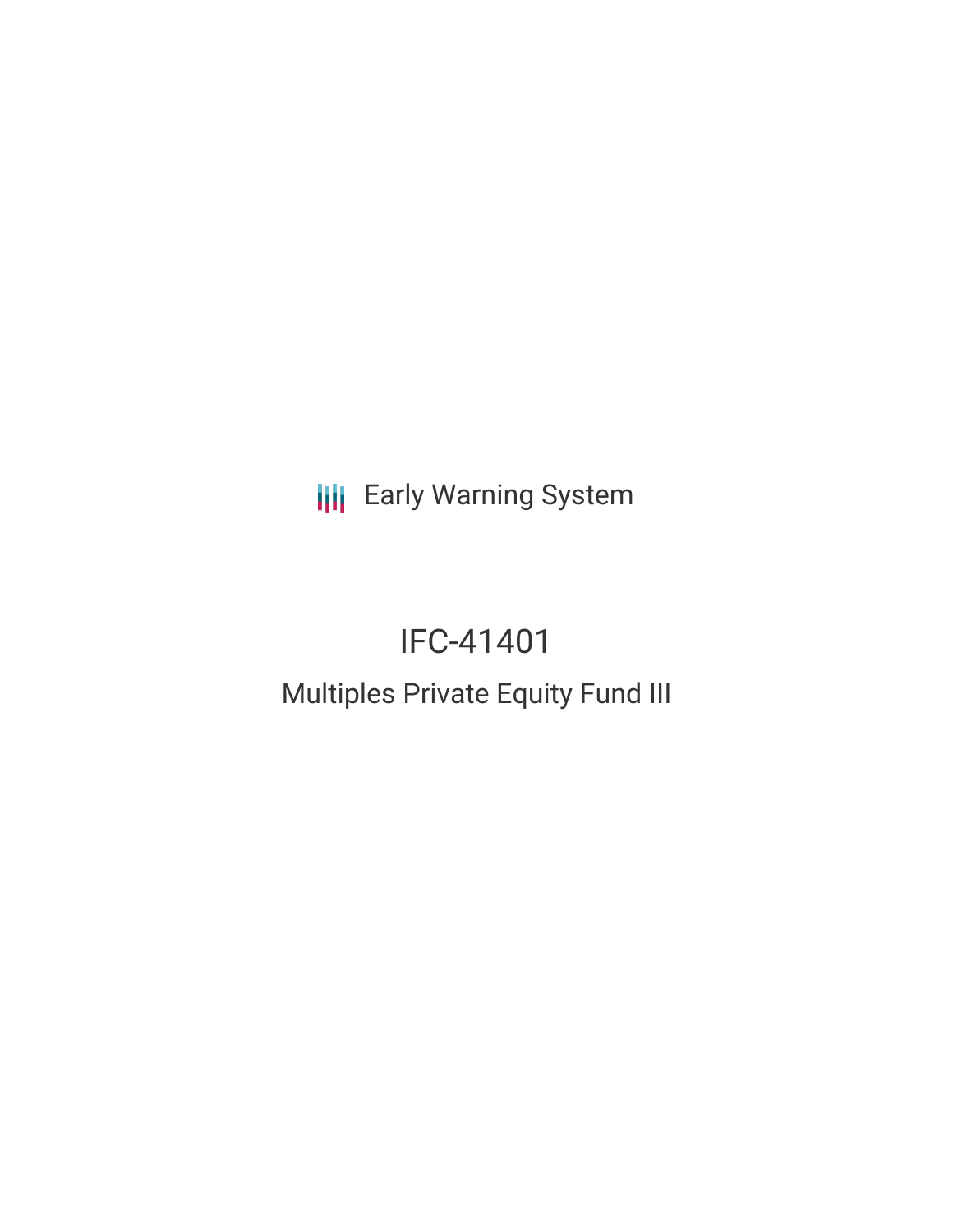

#### **Quick Facts**

| India                                   |
|-----------------------------------------|
| International Finance Corporation (IFC) |
| Proposed                                |
| FI                                      |
| 2019-04-02                              |
| MULTIPLES PRIVATE EQUITY FUND III       |
| Finance                                 |
| Equity                                  |
| \$20.00 million                         |
| \$900.00 million                        |
|                                         |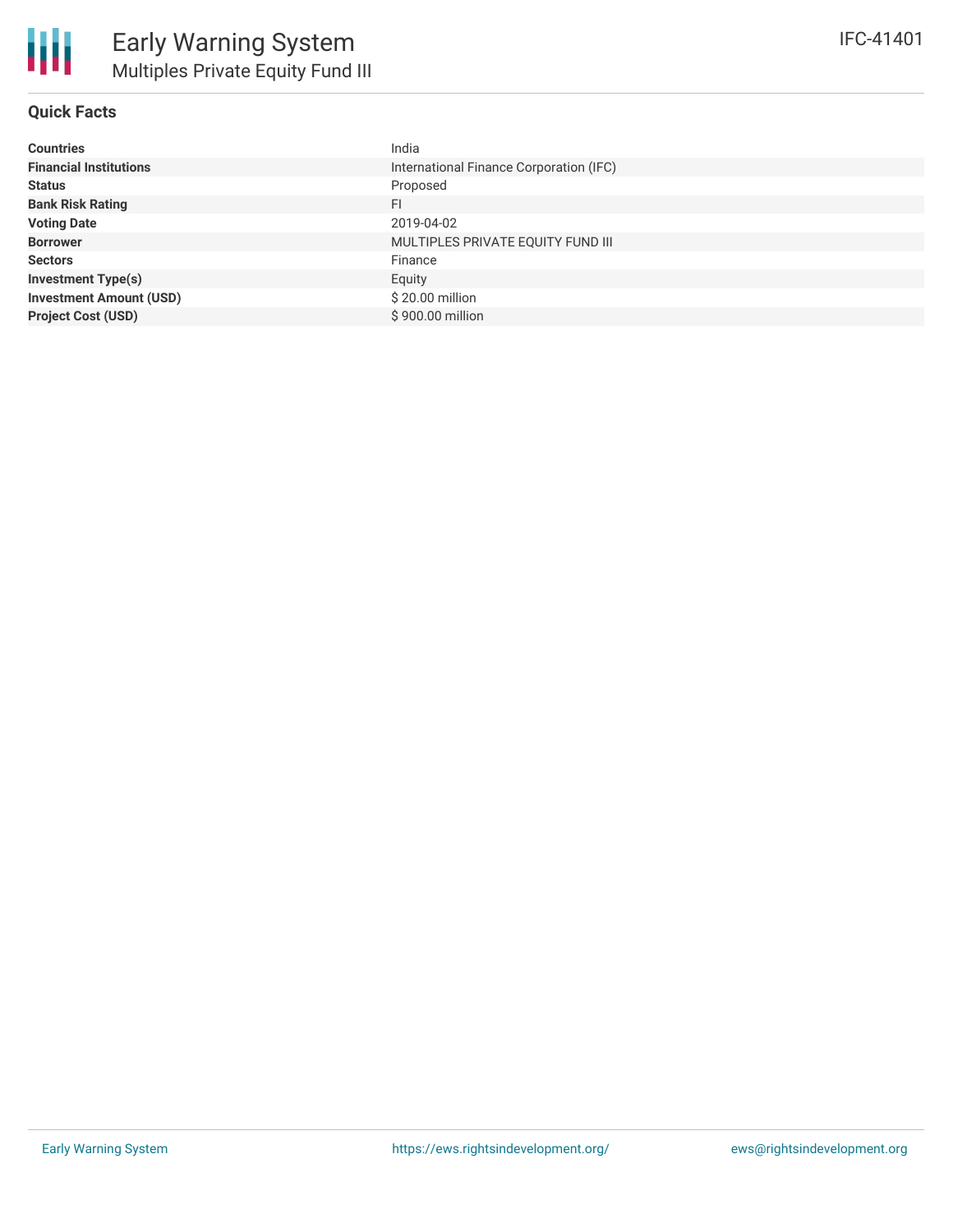

### **Project Description**

According to the bank, the proposed project is an investment in Multiples Private Equity Fund III Limited ("Fund" or "Multiples III") which will invest in equity and equity-linked instruments of mid-market companies in India, across sectors such as Consumer, Financial Services, Healthcare, IT Services, Logistics and Agriculture related product and services opportunities.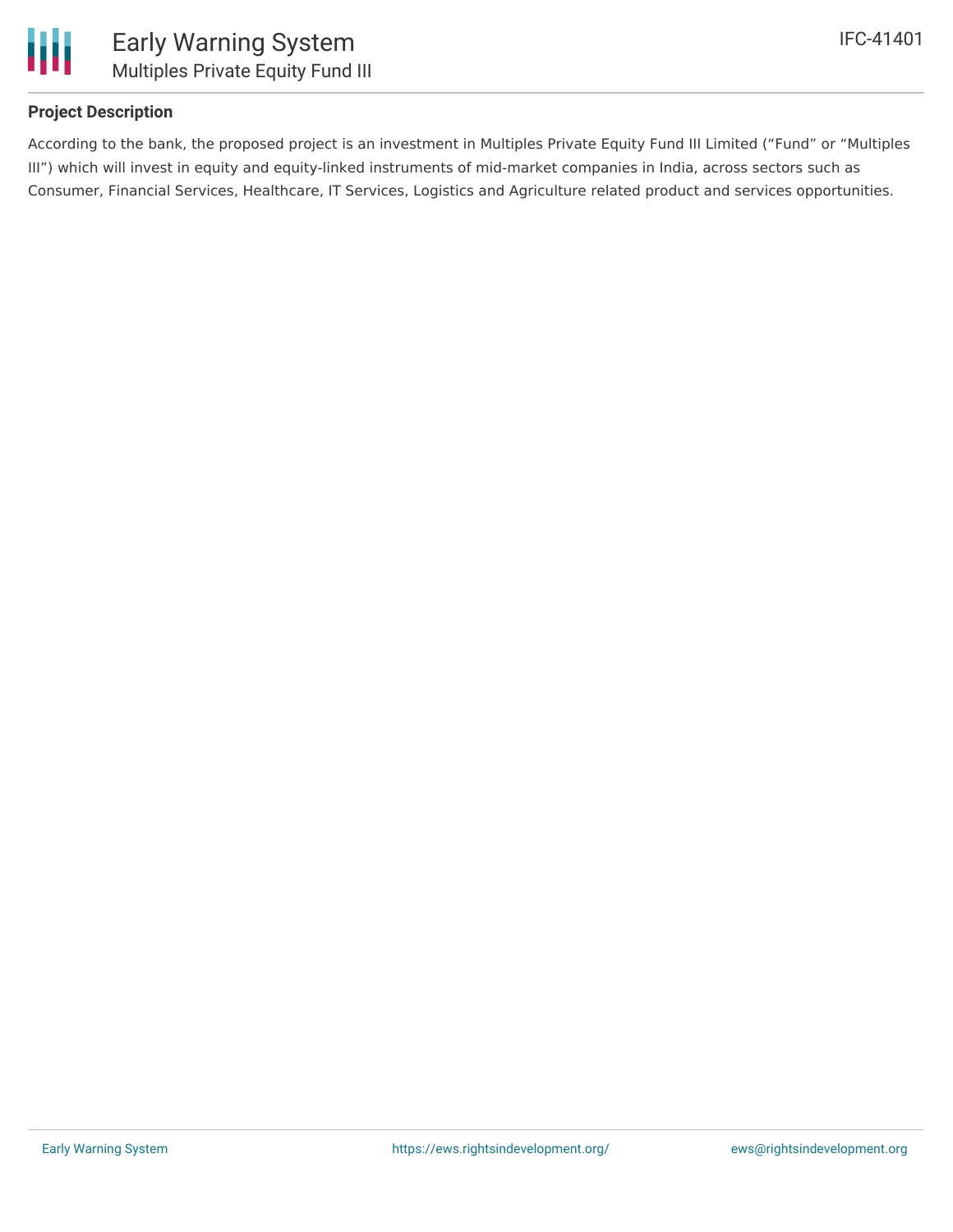# **Investment Description**

• International Finance Corporation (IFC)

# **Financial Intermediary**

Financial Intermediary: A commercial bank or financial institution that receives funds from a development bank. A financial intermediary then lends these funds to their clients (private actors) in the form of loans, bonds, guarantees and equity shares. Financial intermediaries include insurance, pension and equity funds. The direct financial relationship is between the development bank and the financial intermediary.

Multiples Alternate Asset [Management](file:///actor/1883/) Pvt. Ltd. (Financial Intermediary)